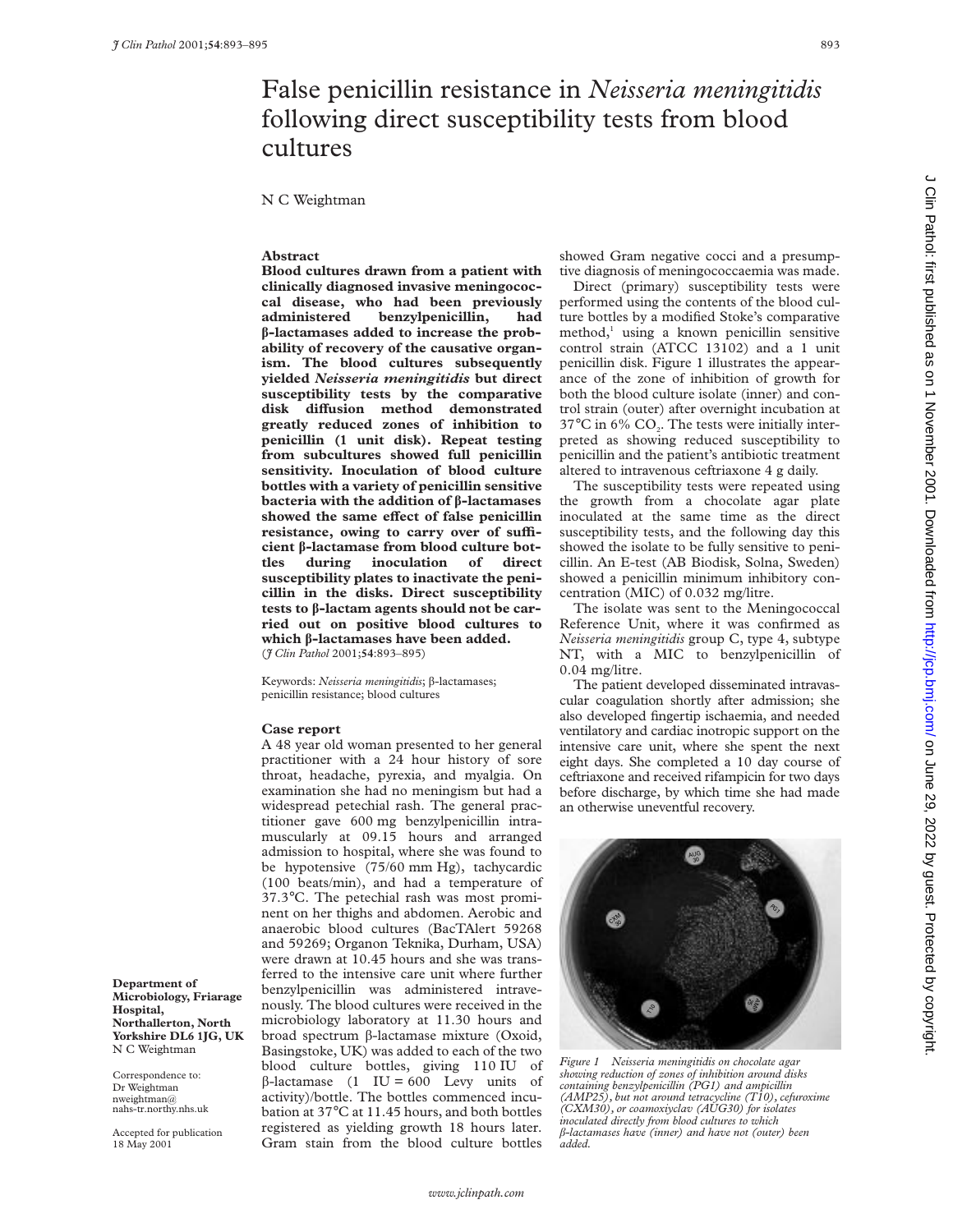#### **Materials and methods**

To study the effect of the addition of broad spectrum β-lactamases to blood cultures on subsequent direct disk susceptibility testing against â-lactam agents, experiments were performed using known penicillin sensitive organisms. These were *N meningitidis* (ATCC 13102), *Streptococcus pneumoniae* , *Streptococcus pyogenes* , *Staphylococcus aureus* (NCTC 6571), and *Neisseria gonorrhoeae* (WHO strain A).

An inoculum of approximately 100 colony forming units/ml was prepared in normal saline from colonies on plates incubated overnight, and 1 ml was injected aseptically into duplicate sets of blood culture bottles containing 40 ml of broth. For each organism, one set had 110 IU broad spectrum â-lactamases added (1 ml volume) and one set had 1 ml sterile normal saline added as control. To encourage growth, 1 ml of sterile horse blood was also added to each blood culture bottle. The final concentration of â-lactamases in each bottle was 2.6 IU/ml.

After overnight incubation, three drops of blood culture were spread on appropriate susceptibility test media by rotary plater using a cotton wool swab, on to the inner part of the plate for cultures to which â-lactamases had been added, and on to the outer part of the plate where they had not. Antibiotic impregnated disks were then applied to the uninoculated area between the isolates, and the plate incubated at 37 °C for 18 hours in an appropriate atmosphere. Disks used were benzylpenicillin (1 unit), cefuroxime (30 µg), ampicillin (25 µg), coamoxiclav (30 µg), and tetracycline  $(10 \mu g)$ .

#### **Results**

In all cases, the zone around the penicillin disk was much reduced where the isolate was from blood culture bottles inoculated with  $\beta$ -lactamases, whereas a large zone was seen where isolates were from blood culture bottles that had not been inoculated. The effect was less pronounced with ampicillin 25 µg and not seen at all with cefuroxime, tetracycline, and coamoxiclav. Similar results were found from both aerobic and anaerobic blood culture bottles.

#### **Discussion**

For presumptive cases of invasive meningococcal disease immediate treatment with benzylpenicillin in the community is recommended, before admission to hospital.<sup>2</sup> Where penicillin has been administered to the patient, it has long been known that the subsequent chances of isolating an organism sensitive to the administered agent from blood cultures can be increased by promptly adding â-lactamases to the blood culture bottles. <sup>3</sup> It is not known how common this practice is in the UK, but it is not widespread in the USA. <sup>4</sup> Little has recently been published on the use of â-lactamases in blood culture media, particularly in automated blood culture systems, but one study <sup>5</sup> demonstrated that the addition of â-lactamases increased the isolation rates of organisms from blood significantly in clinical

practice, although *N meningitidis* did not feature in that series. It is perhaps surprising that no clinical study has investigated the effect of adding â-lactamases to blood cultures from patients with invasive meningococcal disease treated with benzylpenicillin before admission to hospital. Recent guidelines on the diagnosis and investigation of acute bacterial meningitis fail to mention the technique. <sup>6</sup> Other agents used to neutralise the action of previously administered antibiotics have included sodium polyanethol sulphonate, which inactivates aminoglycosides and polymyxins, and thiol broth, which slowly inactivates penicillins. Currently, resins may be included in modern automated blood culture systems, although the benefits of using bottles containing such inhibitors of antibiotics are still debated. <sup>7</sup> In the case described here, we were able to add â-lactamases to the blood cultures within 45 minutes of them being taken. The recovery of penicillin sensitive *N meningitidis* from the cultures of a patient who had received a large dose of penicillin two and a quarter hours previously suggests that this was valuable.

The use of direct (primary) susceptibility tests where the inoculum is the specimen itself, in this instance blood cultures, has both advantages and disadvantages.<sup>8</sup> The main advantage for blood cultures is the speed of reporting susceptibility results (being available the next day), and the main disadvantages are that the inoculum cannot be controlled and that, unless care is taken, there is a likelihood of introducing contaminants, which can be misleading.<sup>9</sup> If the inoculum density is correct on the susceptibility plates, and there is only one organism present, the results of direct susceptibility tests can be reliable,<sup>11 12</sup> although some authors recommend confirmation by testing isolated colonies from subcultures in a standardised manner.<sup>13</sup>

The effect of the  $\beta$ -lactamases added to blood culture bottles on subsequent direct susceptibility tests has, to my knowledge, not been described previously. These studies show that this can greatly affect the zone sizes around disks containing â-lactam agents, and this applies to a range of â-lactam sensitive bacteria. The reason for this would seem to be the effect of  $\beta$ -lactamases in the inoculum from the blood culture bottle on the â-lactam in the impregnated disks, leading to inactivation of the latter. That this is seen with penicillin and ampicillin, yet not with tetracycline or coamoxiclav, would therefore be expected. Tetracycline is unaffected by  $\beta$ -lactamase, and coamoxiclav contains the â-lactamase inhibitor clavulanic acid. The lack of effect around the cefuroxime disk may result from reduced activity of the  $\beta$ -lactamase mixture against cephalosporins compared with penicillins.<sup>14 15</sup>

Further studies would be useful to ascertain the value of adding â-lactamases to blood cultures from patients with meningococcal disease, particularly in view of the frequent use of pre-admission benzylpenicillin in this condition, and also to determine whether there is an optimum final concentration of â-lactamases in blood cultures to give adequate inactivation of